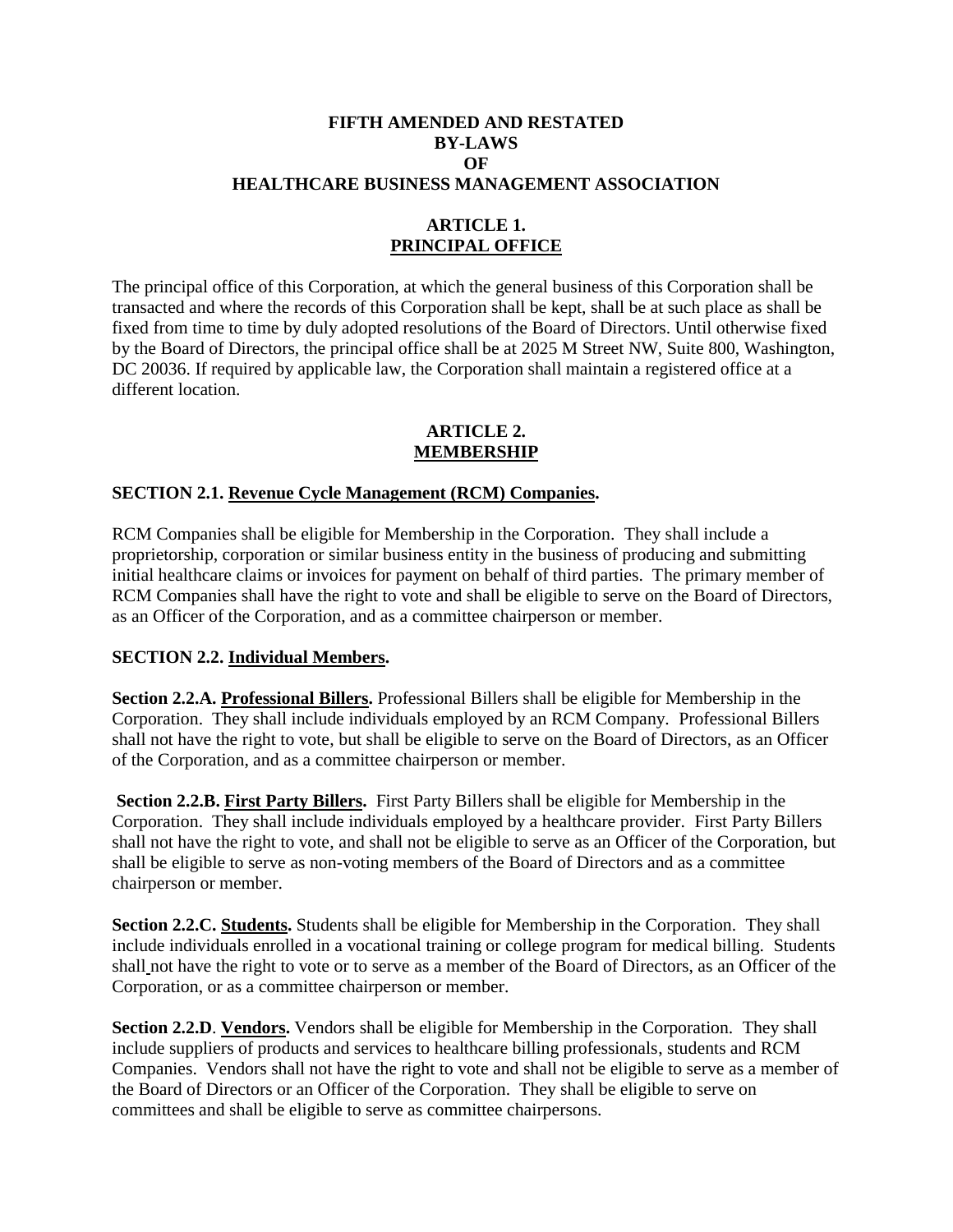## **SECTION 2.3. Professional Billing Departments.**

Professional Billing Departments shall be eligible for Membership in the Corporation. They shall include a proprietorship, corporation or similar business entity in the business of producing and submitting initial healthcare claims or invoices for payment. The primary member of Professional Billing Departments shall have the right to vote and shall be eligible to serve as a member of the Board of Directors, as an Officer of the Corporation, and as a committee chairperson or member.

### **SECTION 2.4. Honorary Membership.**

The Board of Directors may designate an individual (but not a company) as an Honorary Member, based on such criteria as the Board of Directors shall from time to time determine, subject to the requirements of this Section. An Honorary Member designated hereunder shall have no obligation to pay dues, but shall have no right to vote and is not eligible to serve as a member of the Board of Directors, as an Officer of the Corporation, or as a committee chairperson or member. The benefits of Honorary Membership are not transferable, voluntarily or by operation of law, and shall terminate automatically in the event of a change in the Honorary Member's eligibility based on the criteria under which Honorary Membership was awarded by the Board of Directors. There shall be a maximum of two (2) recipients of Honorary Membership per Membership year. This Section shall not alter the rights or obligations of any individual designated as an Honorary Member prior to the adoption of these Fifth Amended and Restated Bylaws by the Corporation.

### **SECTION 2.5. Changes in Membership Categories.**

Membership categories as provided in these Fifth Amended and Restated Bylaws are the only membership categories to which new members of the Corporation can be admitted after the adoption of these Fifth Amended and Restated Bylaws by the Corporation. However, anyone previously admitted to Membership in a category of Membership no longer provided for in the Bylaws can continue to renew their Membership in such a category after that date until membership lapse.

### **SECTION 2.6. Special Provisions for Voting Members with Multiple Offices.**

It is the intent of the Corporation and of these Bylaws that only one voting Membership be permitted per affiliated group of legal entities under common ownership or control, as determined by the Board of Directors in its sole discretion.

### **SECTION 2.7. Compliance.**

All Members shall abide by the applicable requirements of these Bylaws and the Code of Ethics and Policies and Procedures of the Corporation, as promulgated from time to time by the Board of Directors, as a condition of Membership.

### **SECTION 2.8. Interest in Property.**

The Members of the Corporation shall not, as such, have any right, title or interest in the real or personal property of the Corporation.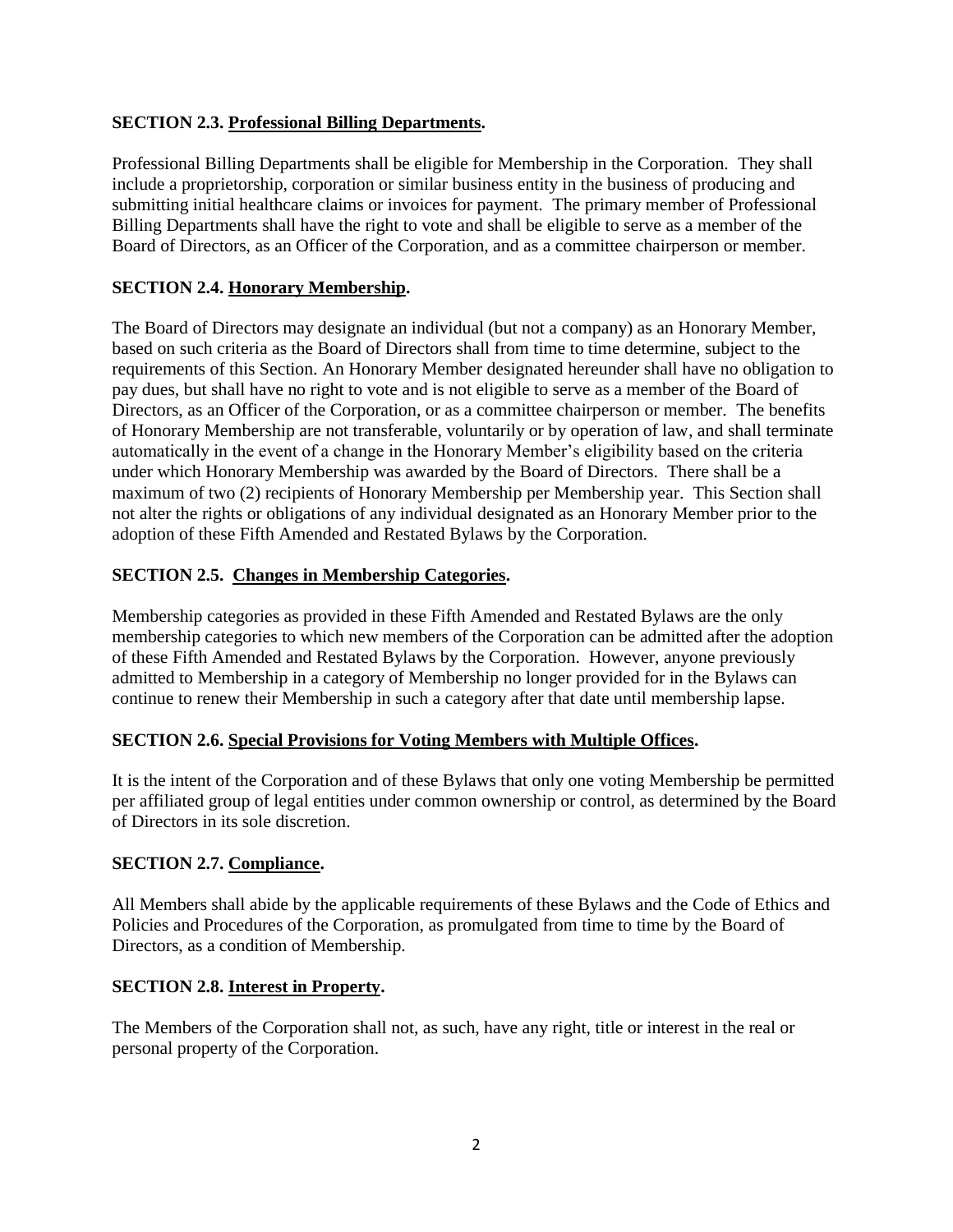## **SECTION 2.9. Resignation.**

Any Member may resign from Membership at any time by giving written notice to the Board of Directors through the Secretary.

### **SECTION 2.10. Suspension and Reinstatement.**

Membership in this Corporation may be suspended for a period of up to one (1) year from either the date of the suspension or the date upon which Membership otherwise terminates, whichever occurs first. At the discretion of the Board of Directors, which shall take into consideration the reason for the suspension, a suspended Member may be reinstated or a suspended Member may be invited or permitted to apply for reinstatement. All decisions of the Board of Directors pursuant to this Section 2.10 shall be in the discretion of the Board of Directors, based on such evidence as the Board shall determine appropriate, taking into consideration all of the relevant facts and circumstances.

### **SECTION 2.11. Termination.**

Any Member may be terminated as a Member by the Board of Directors for breach of a requirement specified in these Bylaws or in the Corporation's Policies and Procedures, non-payment of dues, a material change in the Member's ownership or affiliation affecting continued eligibility for Membership, or on such other grounds as the Board deems appropriate, in its discretion. The terminated Member may be invited or permitted to reapply for Membership at the discretion of the Board of Directors, which shall take into consideration the reason or reasons for the termination. All decisions of the Board of Directors pursuant to this Section 2.11 shall be in the discretion of the Board of Directors, based on such evidence as the Board shall determine appropriate taking into consideration all of the relevant facts and circumstances.

### **SECTION 2.12. Regional Components.**

Any group of Members representing a state or-region in the United States may apply for Regional Component status within the Corporation. The Board of Directors may grant, condition and/ or withdraw such status on such basis as the Board of Directors may determine in its sole discretion; provided that the Board of Directors may, from time to time, promulgate Policies and Procedures regarding granting and withdrawing such status in accordance with Section 9.8. A Regional Component shall function primarily for educational purposes and shall have no independent contractual or financial authority except as specifically directed by the Board of Directors or its designee in writing. Each Member of a regional component must be a Member in good standing with the Corporation and each Member whose office of record for Membership purposes in the state or region represented by the Regional Component shall be entitled to be a member of the Regional Component.

### **SECTION 2.13. Compliance with the Corporation's Ethics and Policies and Procedures.**

All Members shall, as a condition of Membership, abide by the Code of Ethics and the Policies and Procedures of the Corporation.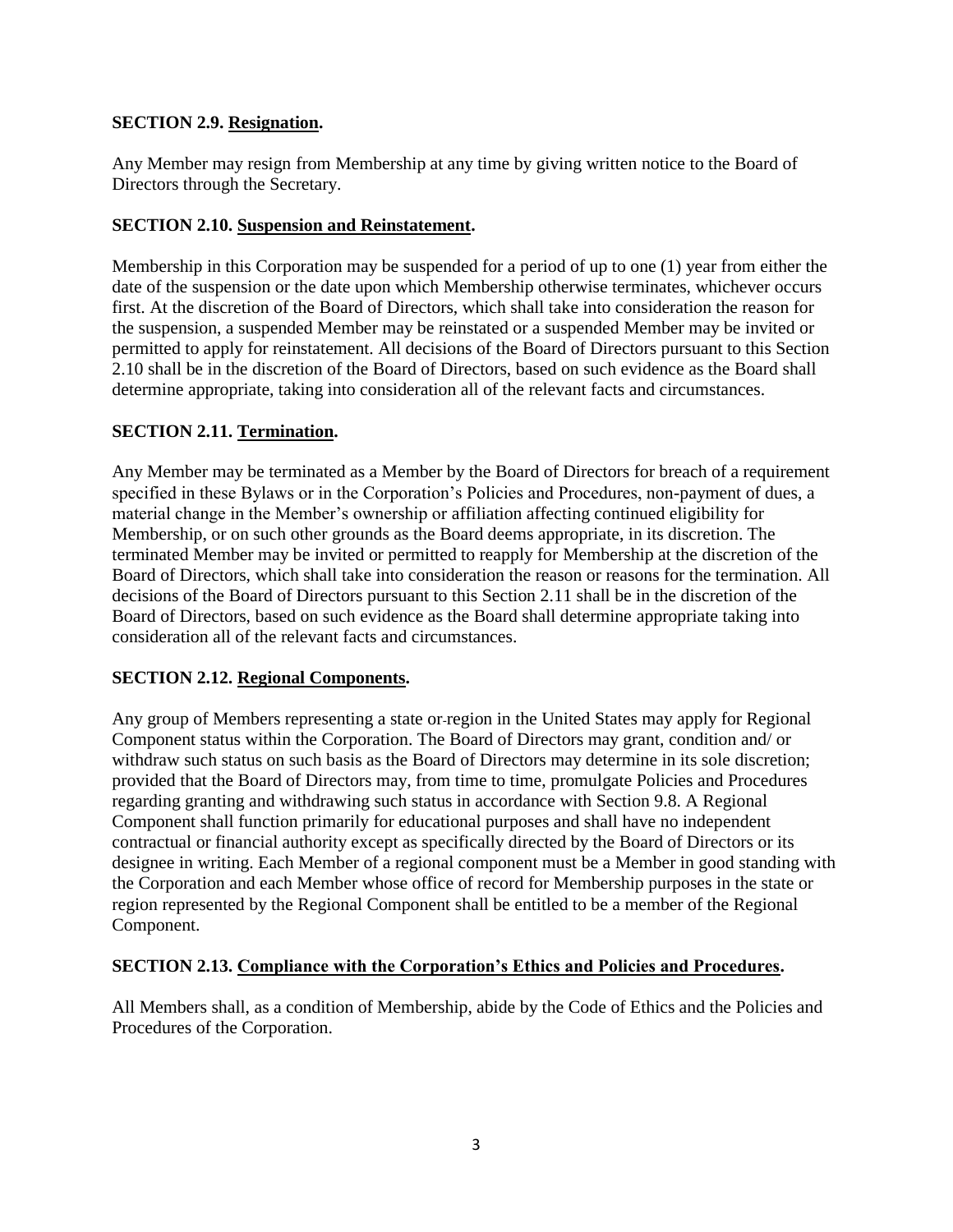#### **ARTICLE 3. MEETINGS OF MEMBERS**

## **SECTION 3.1. Annual Meeting.**

The Annual Meeting of the Members of this Corporation for the election of Directors, the presentation of reports on the activities and financial condition of this Corporation, and the transaction of such other business as may properly come before the meeting, shall be held annually at such time and place designated from time to time by the Board of Directors.

## **SECTION 3.2. Special Meeting.**

A special meeting of the Members of this Corporation may be called at any time (a) by the President, (b) by a majority of the Board of Directors, or (c) upon written request of at least fifty (50) Members having the right to vote or ten percent (10%) of the Members having the right to vote, whichever is less. Any person or persons entitled to call a special meeting of the Members may make written request to the President to call the meeting, and if Secretary fails to give notice of the meeting within thirty (30) days from the date on which the request is received by the President, the person or persons who requested the meeting may fix the time of the meeting and give notice thereof to the Members as set forth in Section 3.3. The special meeting shall be held at a time and place to be determined by the Board of Directors. The business transacted at a special meeting is limited to the business stated in the notice of the meeting.

## **SECTION 3.3. Notice.**

Written notice of each meeting of the Members, stating the time and place thereof, shall be sent by regular mail, electronic means, or any combination thereof, not less than five (5) or more than sixty (60) days before the meeting, excluding the day of the meeting, to each Member of this Corporation at its last known address. Voting by proxy shall be allowed to the extent permitted by applicable law, except that proxies may only be used for motions or actions that have been sent to the Membership in accordance with this Section 3.3. Notice of any meeting at which Members may vote by proxy shall so inform all Members having the right to vote and shall describe the procedure for appointing proxies and the form and manner of filing and revoking a proxy, or in accordance with Corporation Policies and Procedures as established by the Board of Directors. Any action to be considered by the Membership must be sent to the Secretary at least forty-five (45) days prior to the annual meeting. Motions or actions to be considered by the Membership must be sent to the Members having the right to vote at least twenty-one (21) days prior to the meeting. Any Member may waive notice of a meeting before, at or after the meeting, orally, in writing or by attendance. Attendance at a meeting is deemed a waiver unless the Member objects at the beginning of the meeting to the transaction of business because the meeting is not lawfully called or convened, or objects before an action on an item and does not participate in the consideration of the item at that meeting.

# **SECTION 3.4. Members List for Meeting.**

The Board of Directors shall fix a date not more than sixty (60) days before the date of the meeting of the Members as the date for determination of the Members entitled to notice of the meeting. If the Board of Directors fails to set such a date, the date shall be the sixtieth (60th) day before the date of the meeting. After fixing a record date for a meeting, the Secretary shall prepare a list of the names (in alphabetical order), addresses and number of votes of each Member entitled to vote at the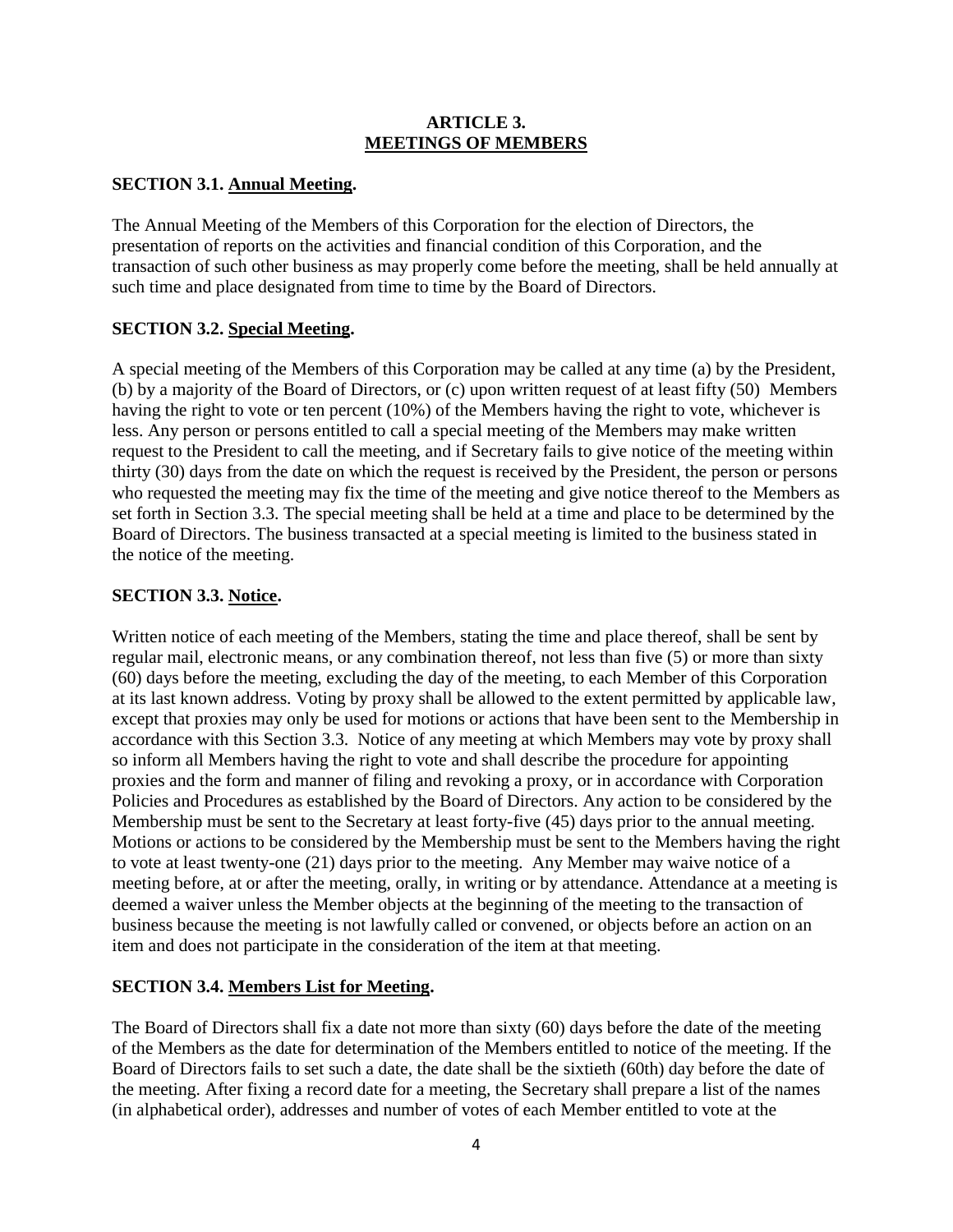meeting. Beginning two (2) business days after notice of the meeting is given, the list shall be available at the principal office of this Corporation for inspection and copying on written demand by any Member (or the agent or attorney of any Member) at the Member's expense for the sole purpose of communication with other Members concerning the meeting. The list shall be made available through the date of the meeting and at the meeting.

# **SECTION 3.5. Voting: Quorum.**

At all meetings of the Members, each Member entitled to vote shall be entitled to cast one vote on any question coming before the meeting. Cumulative voting shall not be permitted. The participation (in person, by proxy, by absentee ballot (if applicable, as set forth below), via remote communications or through an electronic vote) of the lesser of either twenty percent (20%) of the Members having the right to vote or one hundred (100) of the Members having the right to vote shall constitute a quorum at any meeting thereof. A majority vote of the Members having the right to vote and voting, whether voting in person, by proxy, by paper ballot (if applicable, as set forth below), via remote communication, or by electronic ballot, shall be sufficient to transact business. When any meeting of the Members is adjourned to another time and place, notice of the adjourned meeting need not be given other than by announcement at the meeting at which adjournment is taken.

# **SECTION 3.6. Written Action.**

Any action that may be taken at a meeting of the Members may be taken without a meeting by written action signed, or consented to by authenticated electronic communication (such means of authenticated electronic communication to be determined by the Board of Directors in its sole discretion from time to time) by a majority of the Members entitled to vote on that action.

# **SECTION 3.7. Electronic Ballot.**

Any action that may be taken at a regular or special meeting of the Members may be taken by authenticated electronic ballot without a meeting in accordance with the procedure set forth in applicable laws, or if there is none, in accordance with the applicable Policies and Procedures, if any, or in accordance with the directions of the Board of Directors.

## **ARTICLE 4. DIRECTORS**

### **SECTION 4.1. Qualifications, Number and Method of Election.**

The primary member of an RCM Company or of a Professional Billing Department, along with Professional Billers, shall be eligible for election to the Board of Directors of the Corporation, and First Party Billers shall be eligible for election as non-voting, members of the Board. The Board of Directors of this Corporation shall consist of not less than nine (9), nor more than thirteen (13) persons. Directors of this Corporation shall be elected by the Members having a right to vote at each annual meeting, pursuant to the slate proposed by the Nominating Committee, as described in Section 7.4 below.

### **SECTION 4.2. Terms.**

Except as otherwise provided in Section 4.1, each Director of this Corporation shall be elected to serve for a term of three (3) years, with the term beginning on the first day of the Corporation's fiscal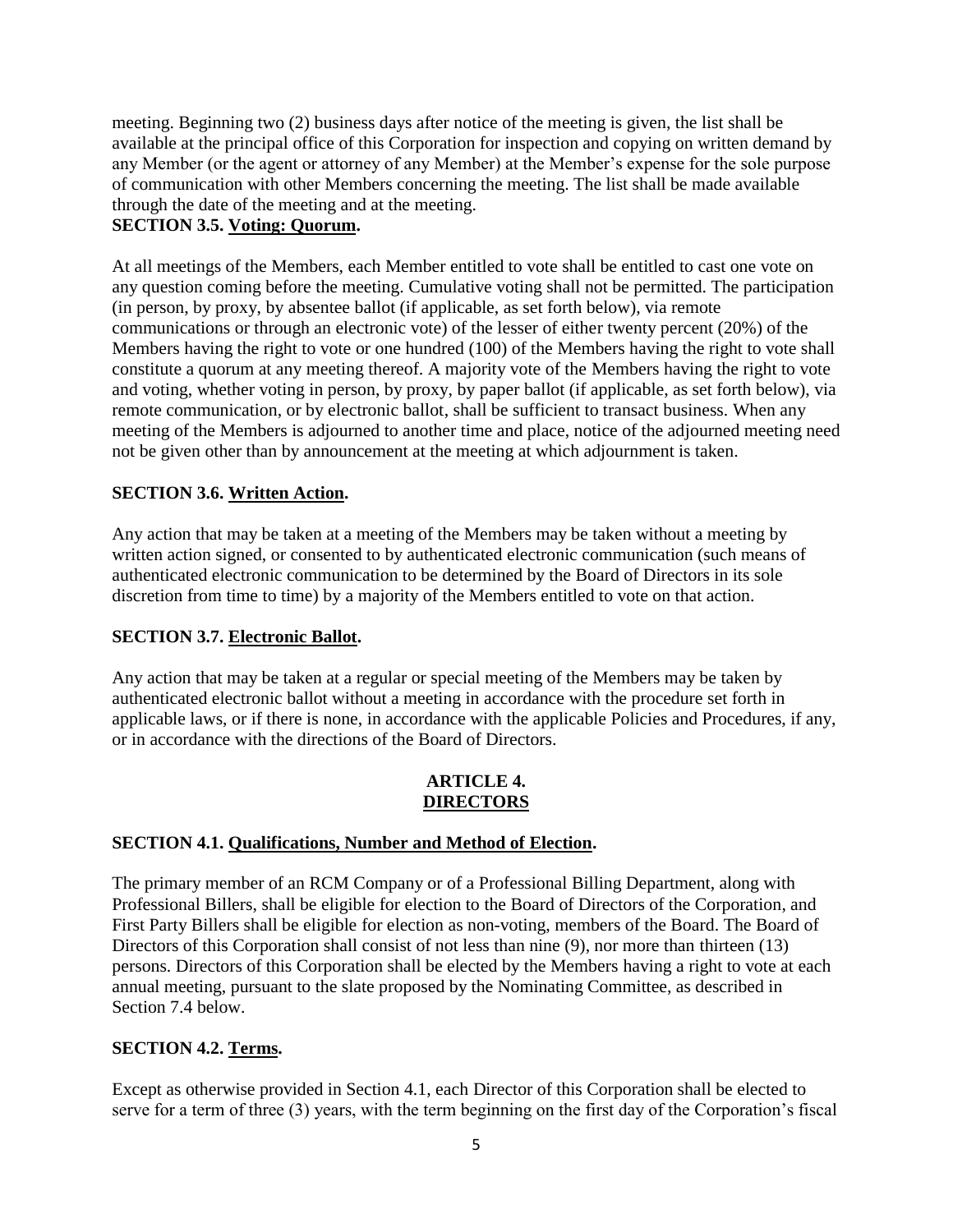year that begins immediately following the Director's election. A Director who serves two (2) full three year terms in succession shall not be eligible to serve, by election or appointment, as a Director again until at least one (1) year has elapsed since the end of the Director's second successive term, except as to the Immediate Past President serving as a non-voting member of the Board ex-officio as provided in Section 6.6. The members of the Board of Directors shall be divided into three (3) classes as equal in number as possible so that the terms of office of two (2) or more of the members of the Board of Directors shall expire each year. A Director shall hold office for the term for which he or she was elected, provided that a Director may at any time be removed by the Members, with or without cause, or by the Board of Directors, for cause consisting of a material violation of these Bylaws or of the Corporation's Code of Ethics. In the event of action to remove a member of the Board of Directors for cause by the Board of Directors, the provisions of Section 4.4 (d) (i) shall apply as to the Board's deliberative process and vote. Any vacancy occurring because of the death, resignation or removal of a Director shall be filled by the Board of Directors for the unexpired term of such Director. Any vacancy occurring because of an increase in the number of members of the Board of Directors shall be filled by the Members.

### **SECTION 4.3. Powers and Duties.**

The Board of Directors shall be the governing authority of the Corporation. The property, business, and affairs of the Corporation shall be managed by the Board of Directors. The Board may exercise all such powers granted by law, the Articles of Incorporation, and these Bylaws. Within these powers, the Board of Directors shall:

(a) Establish, modify or cancel policies governing the membership, committees, management and staff services, regions, and actions of the Officers and Directors.

(b) Interpret and implement decisions of the Members and of the Board of Directors.

(c) Approve the annual budget, business plan, insurance, joint ventures, and the corporate general counsel and designate an independent certified public accountant to audit the corporate financial records.

(d) Approve the use of the corporate logo and identity, statements to public agencies and the public, education programs offered to the public and the membership, and any materials in writing or electronically in which the mission and services of the Corporation are represented.

(e) Establish annual dues and fees, conference and registration fees, and other assessments and charges for services and products.

(f) Retain management and staff services as needed in the daily business and financial operations of the Corporation.

### **SECTION 4.4. Multiple Board Members from the Same Company.**

(a) Notwithstanding any other provision of these Bylaws, at any one time, only one member of the Board of Directors of the Corporation shall serve who is affiliated with a proprietorship, legal entity or affiliated group of legal entities under common ownership or control (the latter, an "Affiliated Entity") if the proprietorship, legal entity or Affiliated Entity is or includes a company that is or that becomes, a Member of the Corporation, and if such affiliation is significant, demonstrable, and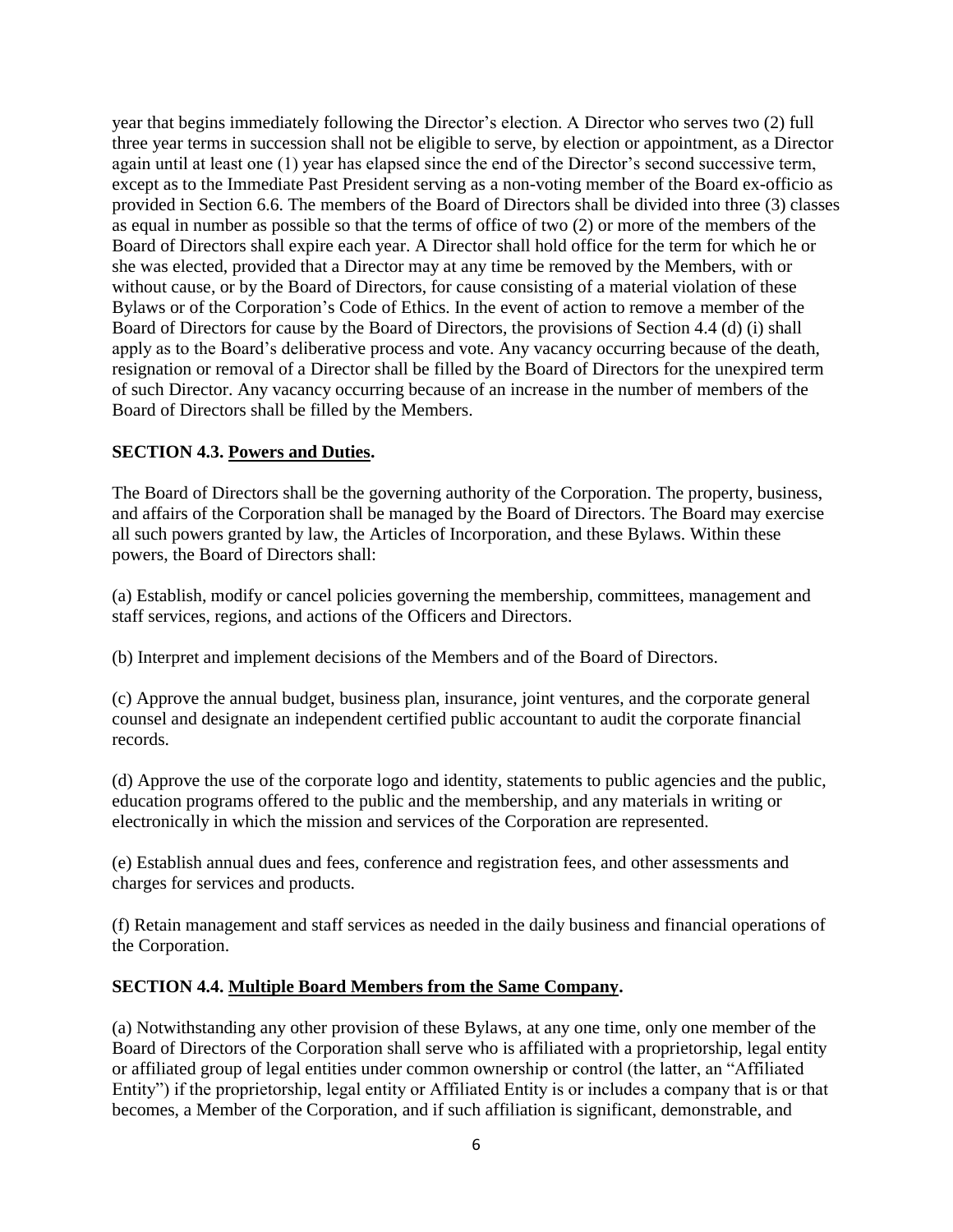material. The Corporation does not discourage or prohibit any individual from pursuing such changes of affiliation that the individual deems to be in the Member's interests, but such individuals are subject to the provisions of this Section 4.4

(b) A Change of Affiliation is defined as either a demonstrable change in an individual's company affiliation or a change in the structure or ownership of the company with which the individual is associated, in either case, resulting in a violation of Section 4.4 (a). A Change of Affiliation may result, without limitation, from a merger, equity or asset sale or acquisition or other business combination; the start of a new company; undertaking new employment or an agent or independent contractor relationship with a company; or any other change in the identity of the company with which the individual is associated, provided that the demonstrable Change of Affiliation results in a material violation of Section 4.4 (a). The individual who goes through a Change of Affiliation is referred to as the "Affected Individual." Other members of the Board of Directors may also be in violation of this Section 4.4 by reason of the Affected Individual's Change of Affiliation, based on the other member's relationship with the relevant company; however, except as to a determination as to the voluntary resignation of another member from the Board of Directors as provided in Section 4.4 (d) (ii) (B) or as otherwise agreed to voluntarily by the Affected Individual and such other member of the Board of Directors, only an Affected Individual is required to affirmatively take action under this Section 4.4.

(c) An Affected Individual who is running for membership on the Corporation's Board of Directors or who is under consideration for appointment to the Corporation's Board of Directors to fill a vacancy (a "Candidate") or who is a member of the Board of Directors shall, if a Candidate, withdraw from status as a Candidate by written notice to the Corporation or, if a member of the Board of Directors, provide thirty (30) days advance written notice of his or her resignation from the Board of Directors. In either case, the required action (withdrawal as a Candidate or giving notice of resignation from the Board of Directors) shall be taken no later than the effective date of a "Change of Affiliation." The foregoing thirty (30) day period is referred to as the Notice Period. Notwithstanding the foregoing, the Immediate Past President serving as a non-voting member of the Board of Directors ex-officio as provided in Section 6.6 shall, in view of the non-voting status of the position, not be subject to the provisions of this Section 4.4 by reason of a Change in Affiliation. As to an Affected Individual who is a member of the Board of Directors, during the Notice Period, the provisions of Section 4.4 (d) (ii) shall apply if initiated by the Board of Directors. An Affected Individual's failure to comply with the requirements of this Section 4, as determined by the Board of Directors, shall be grounds for action as to the Affected Individual's Membership in the Corporation and/or membership on the Board of Directors, as provided in these Bylaws.

(d) (i) An Affected Individual who is a member of the Board of Directors shall be recused from any meeting of the Board, or portion of any meeting of the Board, at which the Board action relating to the Affected Individual's Change of Affiliation is discussed or voted upon, shall not be counted for purposes of determining a quorum for such a meeting, and shall not be entitled to vote on any Board action under this Section 4.4 or related to the Change of Affiliation or for determining a majority of the Board of Directors for purposes of such a vote; (ii) During the Notice Period, upon the request of the Board of Directors, the Affected Member shall discuss with the Board of Directors or its designee (A) whether the Affected Member's resignation should be effective at the end of the Notice Period or should be extended to be effective at the earlier of the end of the Affected Individual's term on the Board of Directors or a period not to exceed four (4) months from the effective date of the Change of Affiliation and/or (B) whether another member of the Board of Directors, who is not an Affected Individual but who is, by reason of a prior association with the relevant company also in violation of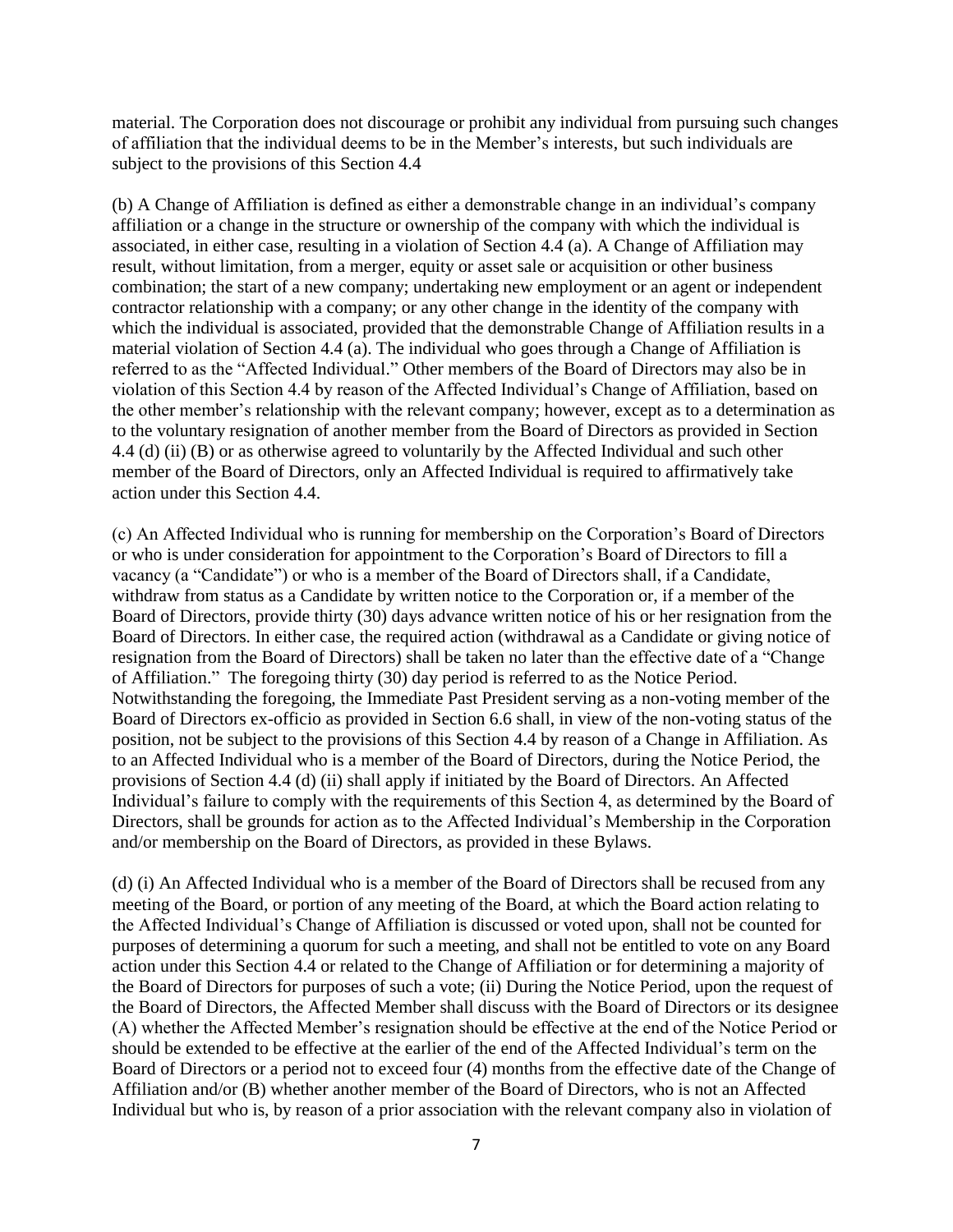Section 4.4 (a) as a result of the Change of Affiliation, should resign from the Board instead of the Affected Individual; provided that, if the Board of Directors does not request such discussions or if the Board of Directors and the Affected Individual are not able to agree otherwise as provided in this Section 4.4 (d) (ii), the Affected Individual shall be deemed to have resigned from the Board of Directors at the end of the Notice Period. Any determination by the Board of Directors pursuant to this Section 4.4 (d) (ii) shall be made, as to the Board of Directors, primarily in consideration of the interests of the Corporation in continuity of service of members of the Board of Directors under the circumstances that exist at the time of the determination; (iii) Nothing in Section 4.4 will affect the validity of any quorum, vote or other action taken by the Board of Directors pending the end of the Notice Period or pending the date upon which the violation of Section 4.4 (a) resulting from a Change of Affiliation is otherwise resolved, whichever is later; (iv) the Affected Individual may, after ceasing to serve on the Board of Directors in accordance with this Section 4.4, continue to serve on committees or in other official capacities on behalf of the Corporation for which the Affected Individual is otherwise eligible, unless such service is expressly required to be provided by a member of the Board of Directors or unless the Board of Directors determines otherwise and advises the individual, in which case the individual shall be deemed to have resigned from the committee or other official position as of the date specified in the Board of Directors' notice; (v) The Board of Directors may, in consultation with the Corporation's legal counsel, make a determination of whether a Change of Affiliation is demonstrable and results in a material violation of Section 4.4 (a) on the facts of any specific situation, which determination shall be final and binding on the Corporation, the Affected Individual, and all other Members or members of the Board of Directors, to the extent required or contemplated under this Section 4.4. The Board of Directors shall also have the authority to interpret the other provisions of this Section 4.4 in such a manner as to give effect to the intent of this Section on the facts of any specific situation and to the extent required or contemplated under this Section 4.4, which interpretation shall also be final and binding on the Corporation, the Affected Individual, and all other Members or members of the Board of Directors; and (vi) the Board of Director's may delegate its authority under this Section 4.4 to a special committee of the Board if it deems appropriate, where, for example, another member of the Board of Directors who would otherwise be involved in the Board of Directors deliberative process and final determination under this Section 4.4 may have a material conflict of interest.

#### **ARTICLE 5. MEETINGS OF THE BOARD OF DIRECTORS**

#### **SECTION 5.1. Meetings.**

Annual and regular meetings of the Board of Directors shall be held at such times and places as designated from time to time by the Board of Directors. Meetings of the Board of Directors may also be called at any time (a) by the President, (b) by the Board of Directors, or (c) upon the written request of three (3) or more Members of the Board of Directors. The entitled person or persons may call a meeting of the Board of Directors by making a written request to the Secretary to call the meeting, and the Secretary shall give notice of the meeting as provided in Section 5.2 herein.. If the Secretary fails to give notice of the meeting within seven (7) days from the day on which the request was made, the person or persons who requested the meeting may fix the time and place of the meeting and give notice in the manner hereinafter provided.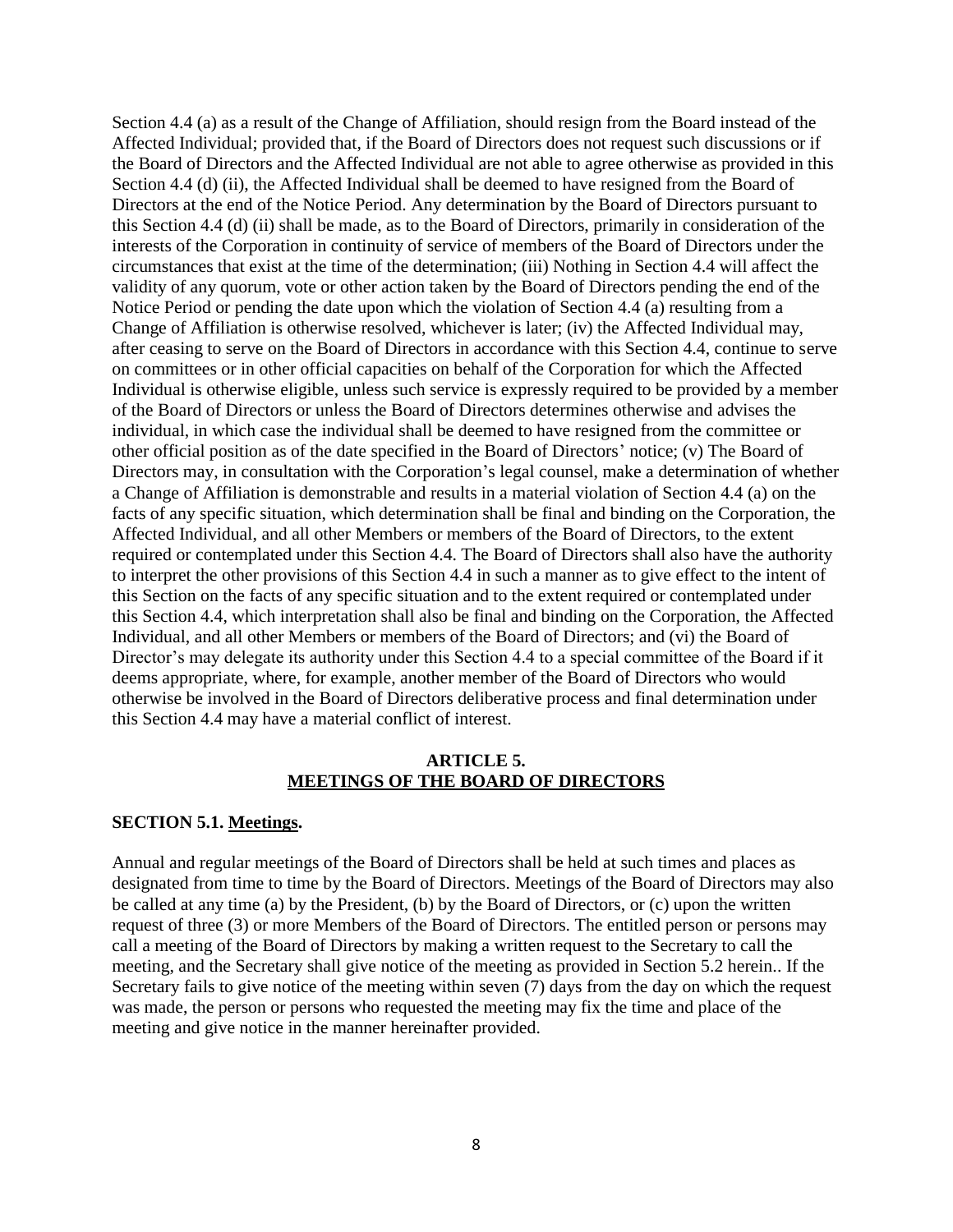## **SECTION 5.2. Notice of Meetings.**

Written notice of each meeting of the Board of Directors for which notice is required, and each annual meeting, stating the time, place and purpose thereof, shall be mailed, emailed, or otherwise transmitted as provided by Section 9.4 of these Bylaws not less than five (5) nor more than thirty (30) days before the meeting, excluding the day of the meeting, to each Director at his or her address according to the last available records of this Corporation. Any Director may waive notice of a meeting before, at or after the meeting, orally, in writing, or by attendance. Attendance at a meeting is deemed a waiver unless the meeting is not lawfully called or convened and the Director does not participate in the meeting.

# **SECTION 5.3. Quorum and Voting.**

The presence of a majority of the members of the Board of Directors shall constitute a quorum at any meeting thereof, but the Directors present at any meeting, although less than a quorum, may adjourn the meeting from time to time. At all meetings of the Board of Directors, each Director shall be entitled to cast one vote on any question coming before the meeting, except as otherwise provided in the Articles of Incorporation or the Bylaws of the Corporation. A majority vote of the Directors present at any meeting, if there is a quorum, shall be sufficient to transact any business, unless a different number of votes is required by law, the Articles of Incorporation or these Bylaws. A Director shall not appoint a proxy for himself or herself or vote by proxy at a meeting of the Board of Directors. A Director who is present at a meeting of the Board of Directors when an action is taken is presumed to have assented to the action unless the Director votes against the action or is prohibited from voting on the action.

### **SECTION 5.4. Adjourned Meetings.**

When a meeting of the Board of Directors is adjourned to another time and place, notice of the adjourned meeting need not be given other than by announcement at the meeting at which adjournment is taken.

# **SECTION 5.5. Written Action.**

Any action that may be taken at a meeting of the Board of Directors may be taken without a meeting by written action signed, or consented to by authenticated electronic communication (such method of authenticated electronic communication to be determined by the Board of Directors in its sole discretion from time to time), by unanimous vote of the Board of Directors.

### **SECTION 5.6. Director Conflicts of Interest.**

This Corporation shall not enter into any contract or transaction with (a) one or more of its Directors, (b) a director of a related organization (within the meaning of applicable laws), or (c) an organization in or of which a Director is a director, officer or legal representative or has a material financial interest, unless in all cases the material facts as to the contract or transaction and as to the Director's interest are fully disclosed or known to the Board of Directors, and the Board of Directors authorizes, approves or ratifies the contract or transaction in good faith by the affirmative vote of a majority of the Directors (without counting the interested Director), at a meeting at which there is a quorum without counting the interested Director. Failure to comply with the provisions of this Section 5.6 shall not invalidate any contract or transaction to which this Corporation is a party.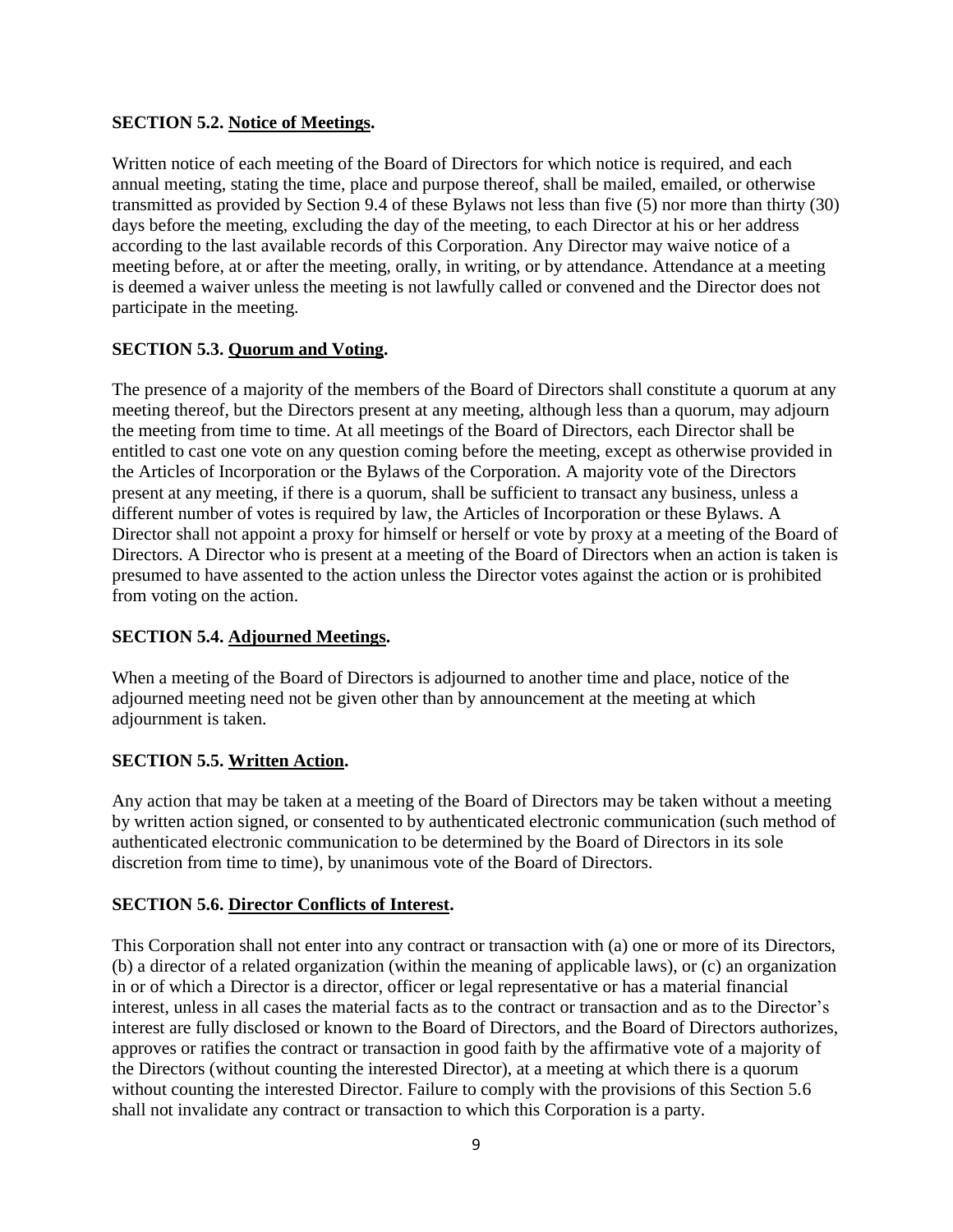# **ARTICLE 6. OFFICERS**

# **SECTION 6.1. Officers, Elections and Term.**

The Officers of the Corporation shall be a President, a Vice President/President Elect, a Treasurer, a Secretary, and an Immediate Past President, and such other officers and agents as the Board of Directors may from time to time designate. At a Board meeting to be held during the thirty (30) days immediately prior to the commencement of a new corporate fiscal year, Officers shall be elected by a majority vote of the Board of Directors with their terms beginning on the first day of the Corporation's fiscal year immediately following the Officer's appointment, and will serve for terms of one year or until their respective successors are elected and have qualified, if longer.

With the exception of the Immediate Past President, whose position shall automatically be filled by the outgoing President, Officers shall be elected annually by the Board of Directors, from among the members of the Board of Directors, subject to the qualifications outlined in this Article 6. Newly elected Directors who have not yet commenced their term of service are not eligible to vote, but they are eligible to be nominated and elected as an Officer, provided he or she meets the qualifications for any such office for which they are nominated. The parliamentary procedure of Roberts' Rules of Order shall guide the nomination and election process, commencing with the office of President (with the sitting Vice President/President Elect receiving an automatic nomination for President), followed sequentially by nominations and voting for Vice President, then Treasurer and then Secretary, respectively.

Any Officer may at any time be removed by a majority vote of the entire Board of Directors with or without cause, with the vote of the Director subject to termination as an Officer not being counted for purposes of either a quorum or a majority. No person may hold more than one office at the same time.

# **SECTION 6.2. President.**

The President shall be the chief executive officer of this Corporation. He or she shall preside at all meetings of the Board of Directors and shall be responsible for the general supervision and management of the affairs of this Corporation. At the direction of the Board of Directors, he or she may execute on behalf of this Corporation all contracts, deeds, conveyances and other instruments in writing which may be required and authorized by the Board of Directors for the proper and necessary transaction of the business of this Corporation.

# **SECTION 6.3. Vice President/President Elect.**

The President Elect shall be the Vice President of the Corporation, ex-officio. In the event of absence or disability of the President, the Vice President shall succeed to its powers and duties. In addition, the Vice President shall automatically assume the position of President upon the vacancy of the Presidency. When acting in the absence or disability of the President, the execution by the Vice President of any instrument on behalf of this Corporation shall have the same force and effect as if it were executed on behalf of this Corporation by the President. To be eligible to serve in this position, the Vice President shall have served on the Board of Directors for a minimum of two years prior to taking office. In the event no board members with two or more years of experience are willing to serve as Vice President, the board may approve a qualified then current board member with less than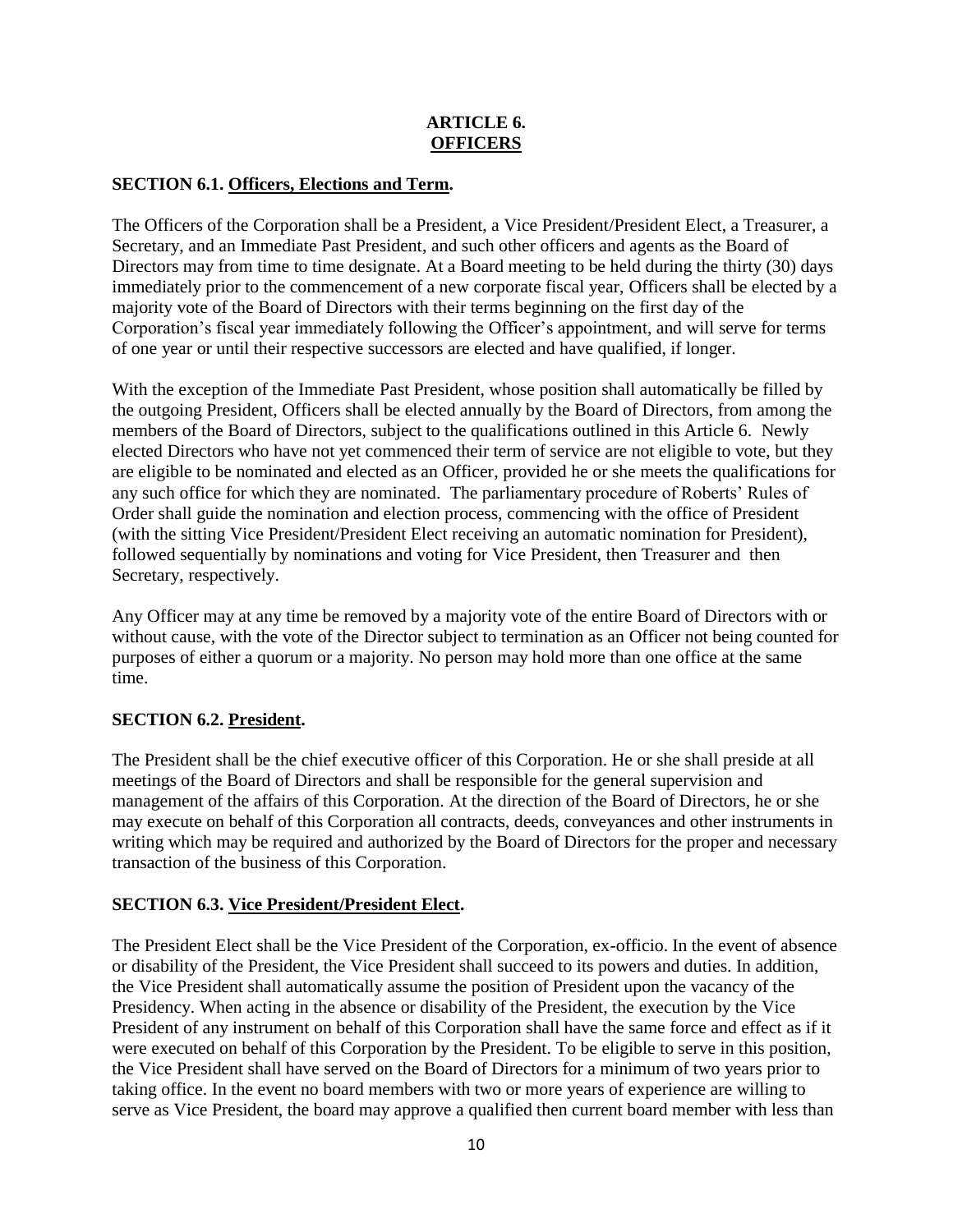two years' experience by an affirmative vote of the majority of the Directors without counting the Director who is the prospective nominee for Vice President.

## **SECTION 6.4. Secretary.**

The Secretary shall keep and preserve the official records of the Corporation, take or arrange to have taken the minutes of the meetings of the Board of Directors and annual membership meeting, certify the roll of Members eligible to vote, certify and report the results of the election of Members to the Board and perform such additional duties as may be prescribed from time to time by the Board of Directors and these Bylaws. To be eligible to serve in this position, the Secretary shall have served on the Board of Directors for a minimum of one year prior to taking office.

## **SECTION 6.5. Treasurer.**

The Treasurer shall be responsible for maintaining accurate financial records for this Corporation and safeguarding the assets of this Corporation. He or she shall present a report of this Corporation's financial transactions and status to the Board of Directors and to the general Membership at its annual meeting, and shall from time to time make such other reports to the Board of Directors as it may require. The Treasurer shall serve as chair of the Finance Committee and shall perform such other duties as may be assigned to him or her from time to time by the Board of Directors. The Treasurer may delegate duties as it is found convenient. To be eligible to serve in this position, the Treasurer shall have served on the Board of Directors for a minimum of one year prior to taking office.

### **SECTION 6.6. Immediate Past President.**

The Immediate Past President shall serve as an advisor to the other Officers and shall handle other duties as required, and shall also serve, ex-officio, as an advisory member of the Board of Directors without vote unless otherwise serving a term as a duly elected Member of the Board of Directors. In the event the Immediate Past President is unable or unwilling to serve for any reason, the President shall reach back to the most recent past president who is willing, able and otherwise meets the qualifications and requirements as outlined in these Bylaws to serve the term of the Immediate Past President.

### **SECTION 6.7. Additional Powers.**,

In addition to the powers conferred upon him or her by these Bylaws, any Officer of this Corporation shall have such powers and perform such additional duties as may be prescribed from time to time by the Board of Directors, provided that such powers and duties are within the powers granted to the Board of Directors by these Bylaws.

### **ARTICLE 7. COMMITTEES**

### **SECTION 7.1. Authority.**

The Board of Directors may act by and though such committees as may be specified in resolutions adopted by a majority of the members of the Board of Directors. Each such committee shall have such duties and responsibilities as are granted to it from time-to-time by the Board of Directors and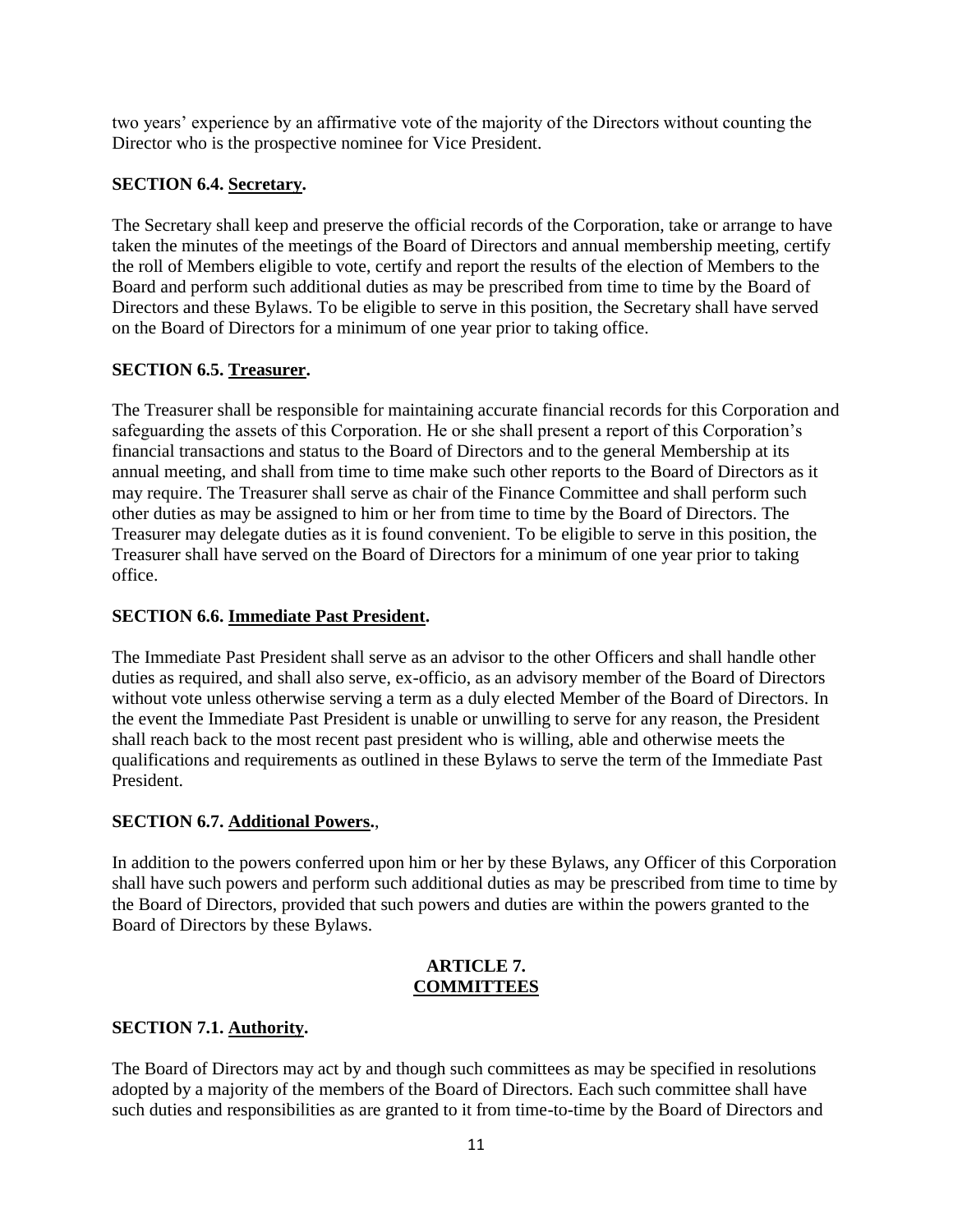shall at all times be subject to the ongoing oversight, control and direction of the Board of Directors, as the Board of Directors may deem appropriate from time-to-time. The Executive Committee shall be appointed as specified in Section 7.2.

# **SECTION 7.2. Executive Committee.**

The Board of Directors shall designate an Executive Committee composed of the President (who shall be the chair) the President Elect, the Secretary and the Treasurer. The President may also ask the Immediate Past President to serve on the Executive Committee. The Executive Committee shall have the authority of the Board of Directors to respond to emergency business affairs of this Corporation in the intervals between meetings of the Board of Directors, at all times subject to the control and direction of the Board of Directors.

## **SECTION 7.3. Finance Committee**.

The Finance Committee shall consist of six (6) members, three (3) of whom shall be members of the Board of Directors and three (3) of whom shall be Members-at-Large. The three (3) Board members shall be the Treasurer (chair), the President Elect and a third Board member who shall be elected by a majority vote of the Board. The three (3) Members-at-Large will be recommended by the Treasurer and will be approved by a majority of the Board.

The Members-at-Large shall be individual Members in good standing (or employees of a Member company) and shall possess professional accounting or finance background where possible. Finance Committee members shall serve for a one year term and are eligible to be reappointed for subsequent terms.

Under the direction of the Board, the Finance Committee shall develop an annual budget, monitor the adopted budget against actual operating results, recommend fiscal Policies, oversee development of financial Policies of the Corporation, and ensure independent financial reviews are conducted in accordance with Section 9.2 of these Bylaws.

### **SECTION 7.4. Nominating Committee.**

The Nominating Committee shall consist of the Immediate Past President (who shall be the chair), one Director-at-Large elected by majority vote of the Board, and three Members-at-Large appointed by the Immediate Past-President (with Board approval), in accordance with Corporation Policy. All appointments shall be for not more than a one-year term. Members of the Nominating Committee shall not be nominated for office. The Nominating Committee shall have no set meetings, but shall meet upon the request of the Board of Directors prior to elections for the Board of Directors and shall perform their duties in accordance with Corporation Policy as established from time to time.

### **SECTION 7.5. Other Committees**.

The Corporation may maintain other committees as called for in the Corporation Policies or as may be determined by the Board of Directors from time to time. The President shall appoint committee chair, following a majority vote of the Board of Directors. Members of committees shall be appointed by the President upon recommendation by the chair. Any established committee must adhere to and abide by Corporation Policies.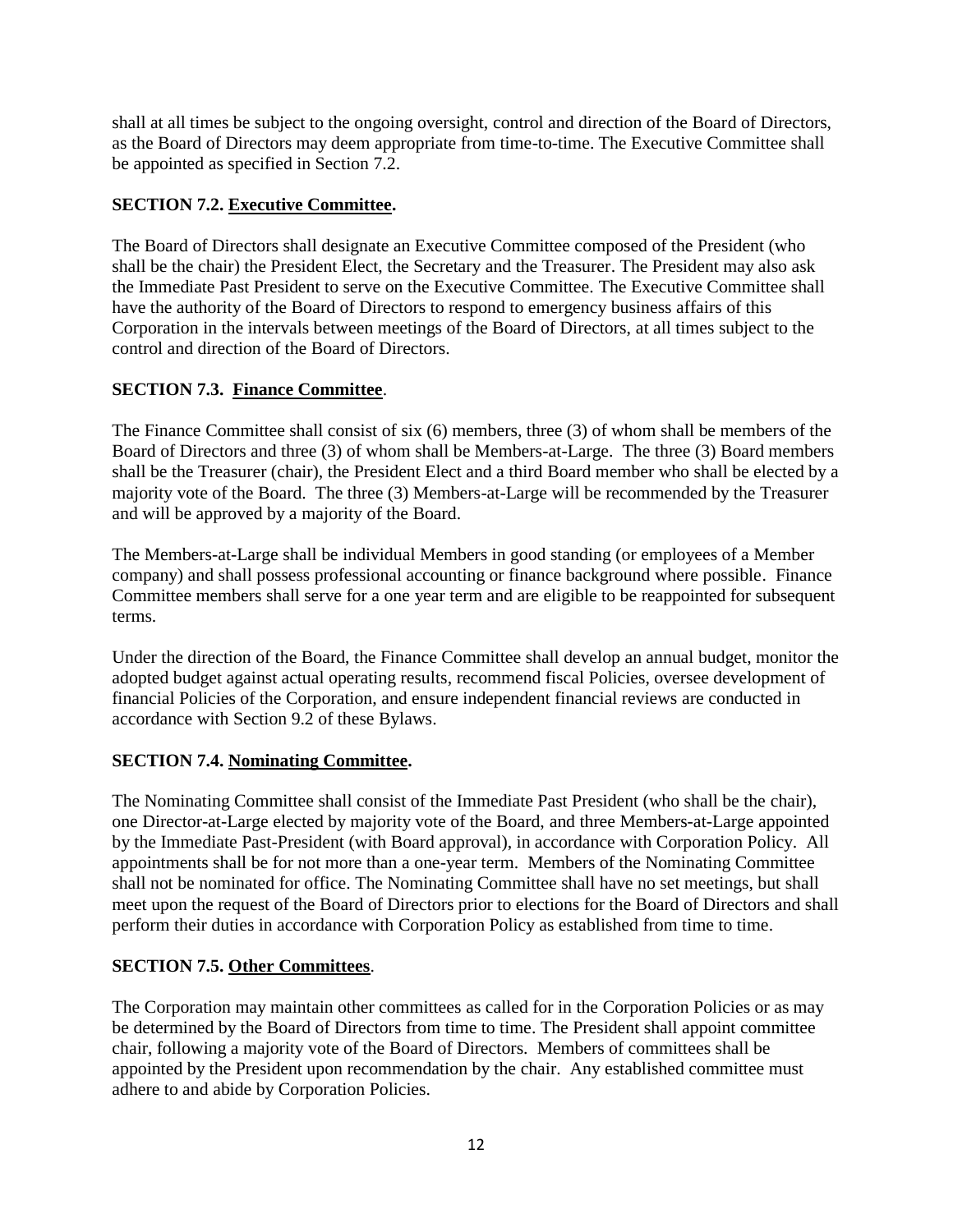#### **SECTION 7.6. Committee Meetings and Voting.**

Meetings of each committee may be held at such time and place as are announced at a previous meeting of the committee, or as called the chair of the committee or by the President, on at least (5) days' notice by mail, or two (2) days' oral notice by telephone, email or in person. Appearance at a meeting is deemed to be a waiver of notice unless the committee member objects at the beginning to the transaction of business because the meeting is not lawfully called or convened and the committee member does not participate in the meeting. At all meetings of a committee of this Corporation, each committee member thereof shall be entitled to cast one vote on any question coming before such meeting. The presence of a majority of the membership of any committee of this Corporation shall constitute a quorum at any meeting thereof, but the members of a committee present at any such meeting, although less than a quorum, may adjourn the meeting from time to time. A majority vote of the members of a committee of this Corporation present at any meeting thereof, if there is a quorum, shall be sufficient for the transaction of the business of such committee. Any action that could be taken at a committee meeting may be taken by written action signed by all members of the committee. Committee members shall be expected to attend and participate in all committee meetings. The Board may by resolution determine that a committee member who fails to attend three (3) consecutive committee meetings, without excuse acceptable to the Board of Directors, has voluntarily resigned his or her position on the committee. Committees shall maintain minutes of all meetings wherein motions are discussed or voted upon, with such minutes being made available to the Board within seven business days of said meeting.

#### **ARTICLE 8. INDEMNIFICATION**

The Corporation shall indemnify all Officers, Directors, employees or members of a committee of this Corporation to the full extent permitted by law, and shall be entitled to purchase insurance for such indemnification to the full extent and as determined from time to time by the Board of Directors.

Notwithstanding the foregoing, no such person shall be indemnified against any claims, liabilities, costs or expenses incurred in connection with any claim or liability, or threat or prospect thereof, if he or she did not meet the standards of conduct required by applicable law in order to permit the Corporation so to indemnify him or her, or if the claim or liability arose out of the person's:

(a) willful failure to deal fairly with the Corporation or its Members in connection with a matter in which the person has a material conflict of interest;

(b) violation of criminal law, unless the person had reasonable cause to believe his or her conduct was lawful or no reasonable cause to believe his or her conduct was unlawful;

- (c) transaction from which the person derived an improper personal profit or benefit; or
- (d) willful misconduct.

In addition, the Board of Directors may, in its discretion, condition the grant of indemnification on the written agreement of the recipient to refund any indemnification actually paid in the event of a determination in the Proceeding that the underlying events were caused or materially contributed to by the intentional misconduct or gross negligence of the individual seeking indemnification, or may be covered under other indemnification or insurance.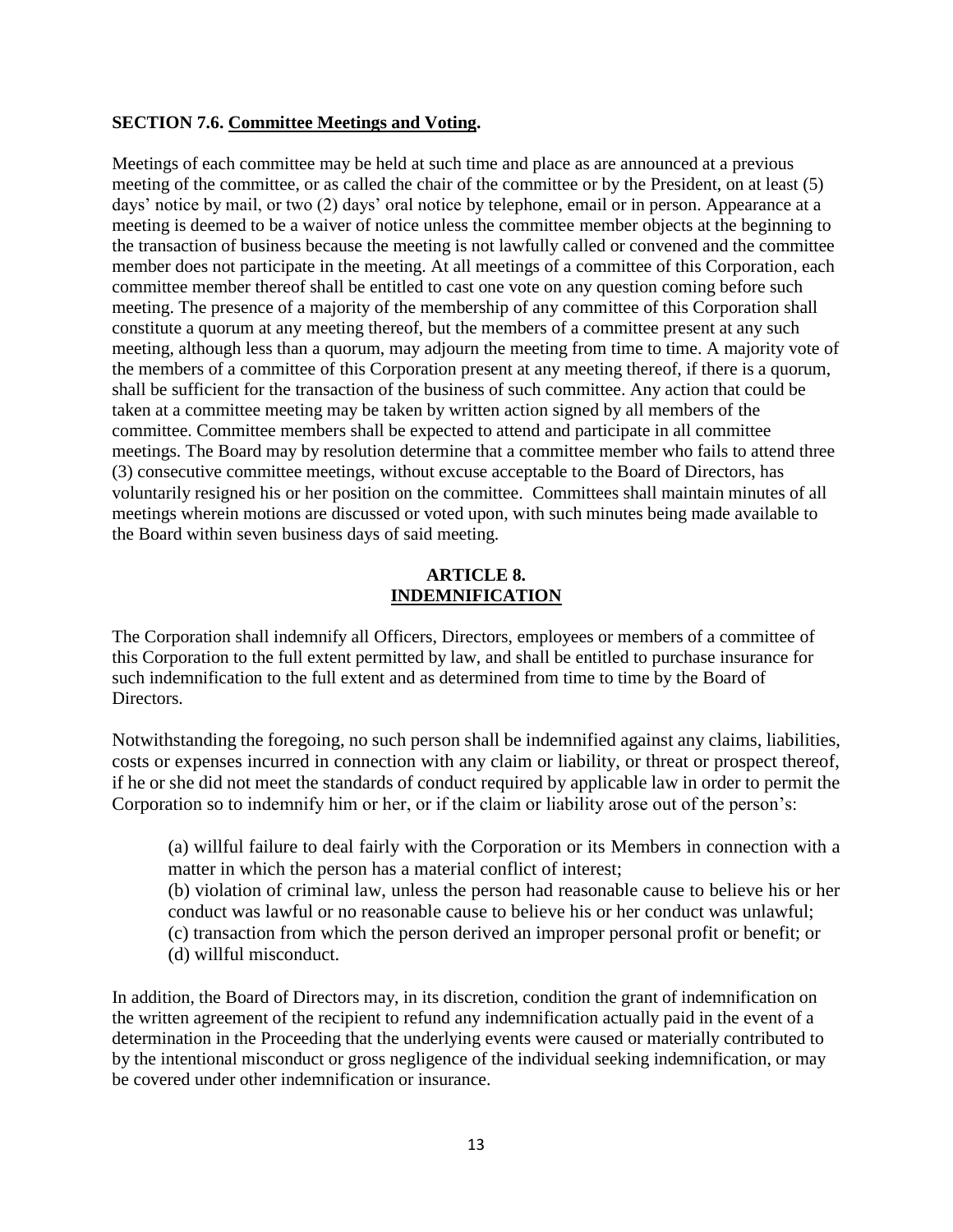### **ARTICLE 9. MISCELLANEOUS**

## **SECTION 9.1. Fiscal Year.**

The fiscal year of this Corporation shall be fixed by the Board of Directors.

### **SECTION 9.2. Audit of Books and Accounts.**

The books and accounts of the Corporation shall be examined by an independent certified public accountant at such times as may be ordered by the Board, but in no event less often than an audit once every third fiscal year of the Corporation and a review once during each intervening year.

## **SECTION 9.3. Corporate Seal.**

This Corporation shall have no seal.

## **SECTION 9.4. Electronic Communications; Electronic Voting.**

A Member, Director or committee member may participate in a meeting by any means of communication through which such person, other persons so participating, and all persons physically present at the meeting may simultaneously hear each other during the meeting. A conference among Members, Directors or committee members by any means of communication through which such persons may simultaneously hear each other during the conference is a meeting of the Members, Board of Directors or committee members, as the case may be, if the same notice is given of the conference as would be required for a meeting, and if the number of persons participating in the conference would be sufficient to constitute a quorum at a meeting. Participation in a meeting by that means of communication constitutes presence in person at the meeting.

In addition, to the fullest extent permitted by applicable law, official communications, including but not limited to notices of meetings and notices of other proceedings under these Bylaws, may be sent by electronic means such as e-mails, subject to such procedures as the Board of Directors may from time to time determine appropriate. Any reference to attendance or presence or to mailing or otherwise providing a written notice in these Bylaws shall also be deemed to refer to the provision of an electronic communication as and to the extent permitted by this Section 9.4.

Notwithstanding anything to the contrary contained herein, to the fullest extent permitted by the Minnesota Nonprofit Corporation Act and any other applicable laws, voting on any matter or proposed action that may be submitted at a regular or special meeting of the Members, including, without limitation, the election of the Board of Directors by the Members having a right to vote, shall be conducted by authenticated electronic mailing (or such other means of authenticated electronic communication as approved by the Board of Directors, from time to time), pursuant and subject to such Policies and Procedures as the Board of Directors may deem necessary or appropriate from time to time. Any reference to Member voting (whether by proxy or written ballot) in these Bylaws shall be deemed to refer to Member voting by authenticated electronic communication as and to the extent permitted by the applicable provisions of this Section 9.4.

As used in these Bylaws, "authenticated" means with respect to an electronic communication, that the communication is delivered to the principal place of business of the Corporation, or to an Officer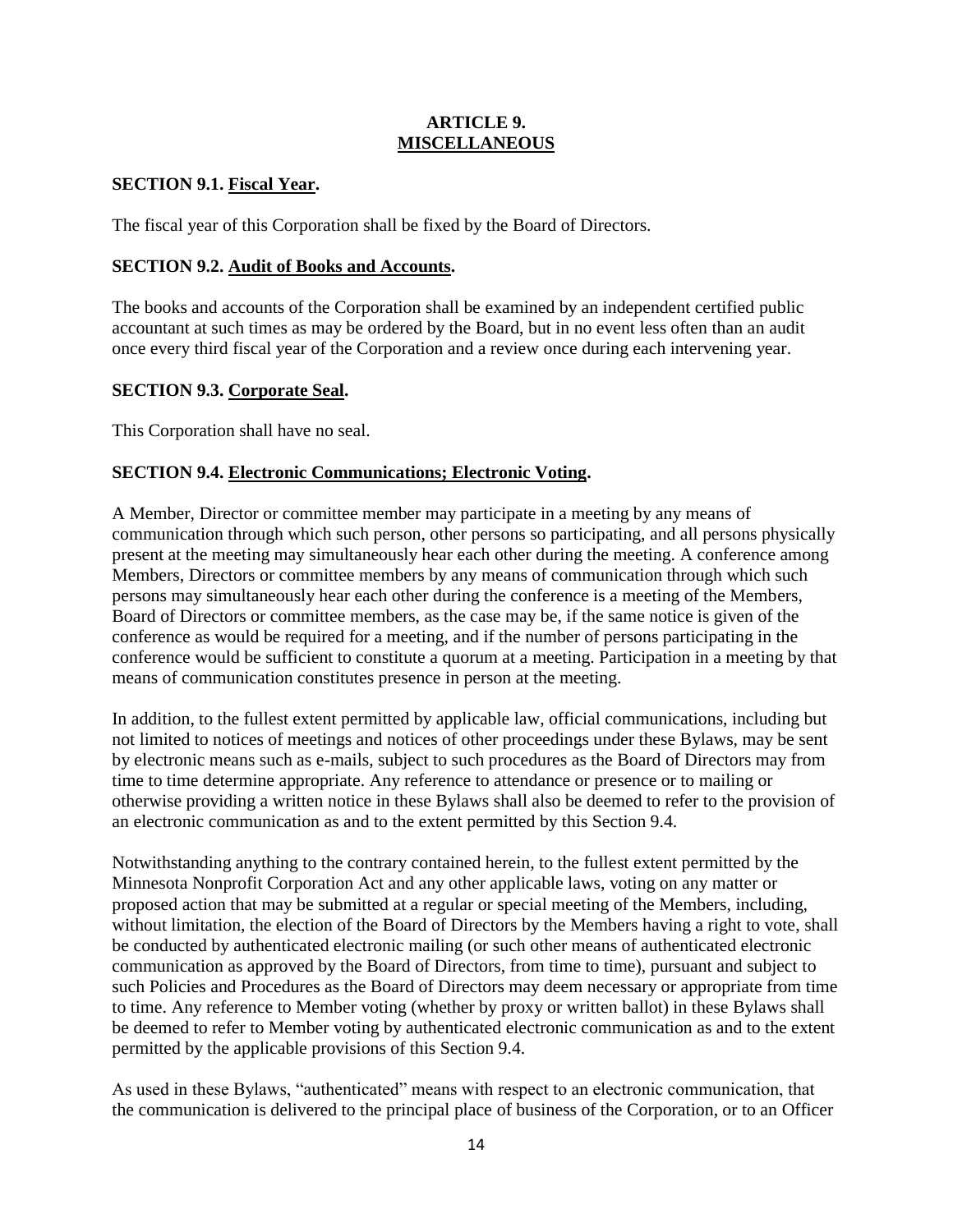or agent of the Corporation authorized by the Corporation to receive the communication, and that the communication sets forth information from which the Corporation can reasonably conclude that the communication was sent by the purported Member.

### **SECTION 9.5. Amendments.**

The Members having a right to vote shall have the power to amend these By-laws, provided that all proposed amendments must be authorized based upon legality and general consistency with the purposes of the Corporation by the Board of Directors, prior to and as a condition of being submitted for a vote of the Members. An amendment for adoption by the Members having the right to vote must be proposed by at least fifty (50) Members having the right to vote or ten percent (10%) of the Members having the right to vote, whichever is less. Said amendment must be presented to the Board of Directors for its approval at least ninety (90) days before the next Annual Meeting and shall, if approved, be submitted for a vote at such meeting. In addition, the Board of Directors may, in its sole discretion, implement such an amendment as proposed by the Members having the right to vote under the procedures for an amendment by the Board as set forth below. Notwithstanding the foregoing, the Board of Directors may also amend the Bylaws in an emergency situation or where otherwise determined to be in the best interests of the Corporation by adopting a resolution setting forth the amendment, except that the Board of Directors may not adopt, amend or repeal a bylaw fixing a quorum for meetings of Members, prescribing procedures for removing Directors, filling vacancies in the Board of Directors or fixing the number of Directors or their classifications, qualifications or terms of office. Any amendment to the Bylaws in accordance with the foregoing by resolution of the Directors shall be submitted to a vote of the Members having the right to vote, at the next Annual Meeting; provided that if the Members having the right to vote do not approve such amendment, it shall continue to be effective for the period of time between the resolution of the Board of Directors establishing it and the date of the meeting at which the Members having the right to vote declined to approve it. In addition, in the event of unforeseen events such as an act of god, war or similar force majeure, the Board of Directors may suspend or temporarily modify the dates or processes specified or contemplated herein, to the extent expressly determined by the Board of Directors to be required to protect the best interests of the Corporation and its Members, but to no greater extent.

### **SECTION 9.6. Authority to Borrow or Encumber Assets.**

No Director, Officer, agent or employee of this Corporation shall have any power or authority to borrow money on its behalf or to pledge its credit or to mortgage or pledge its real or personal property except within the scope and to the extent of the authority delegated by written resolutions adopted from time to time by the Board of Directors. Authority may be given by the Board of Directors for any of the above purposes and may be general or limited to specific instances.

# **SECTION 9.7. Deposit of Funds.**

All funds of this Corporation shall be deposited from time to time to the credit of this Corporation in such banks, trust companies or other depositories as the Board of Directors may approve or designate, and all such funds shall be withdrawn only in the manner or manners authorized by the Board of Directors from time to time. In addition, the Board of Directors may direct that such funds as are not anticipated to be needed in the applicable term be invested in short term instruments backed by the full faith and credit of the United States.